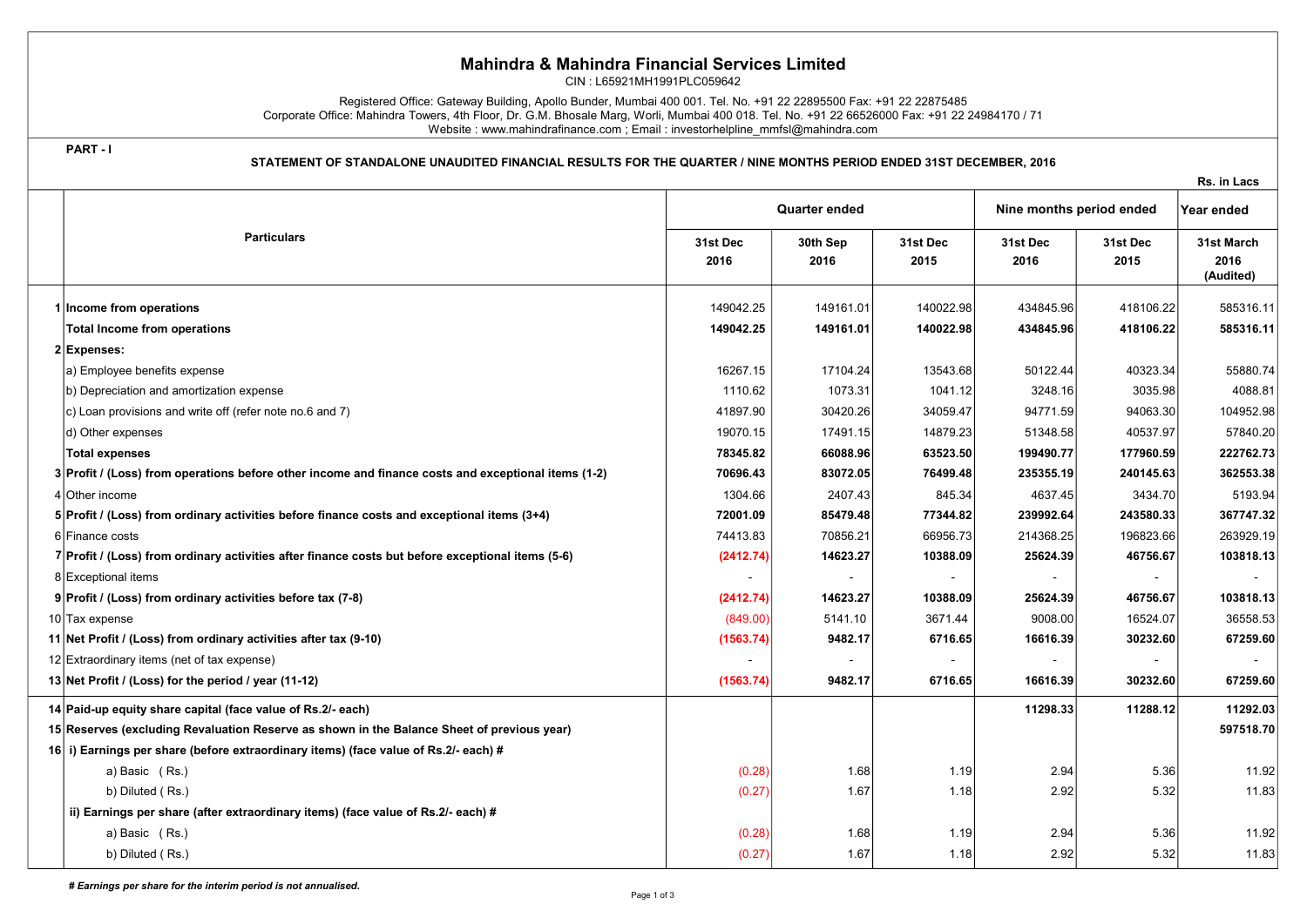## STATEMENT OF CONSOLIDATED UNAUDITED FINANCIAL RESULTS FOR THE QUARTER / NINE MONTHS PERIOD ENDED 31ST DECEMBER, 2016

Rs. in Lacs

|                                                                                                     | <b>Quarter ended</b> |                  |                  | Nine months period ended |                  | Year ended                      |
|-----------------------------------------------------------------------------------------------------|----------------------|------------------|------------------|--------------------------|------------------|---------------------------------|
| <b>Particulars</b>                                                                                  |                      | 30th Sep<br>2016 | 31st Dec<br>2015 | 31st Dec<br>2016         | 31st Dec<br>2015 | 31st March<br>2016<br>(Audited) |
| 1 Income from operations                                                                            | 173456.48            | 172063.85        | 158369.11        | 502312.21                | 466724.50        | 655386.74                       |
| <b>Total Income from operations</b>                                                                 | 173456.48            | 172063.85        | 158369.11        | 502312.21                | 466724.50        | 655386.74                       |
| 2 Expenses:                                                                                         |                      |                  |                  |                          |                  |                                 |
| a) Employee benefits expense                                                                        | 21301.92             | 22235.29         | 17289.70         | 64576.68                 | 50217.85         | 70409.22                        |
| b) Depreciation and amortization expense                                                            | 1321.38              | 1250.67          | 1167.07          | 3788.31                  | 3363.74          | 4569.78                         |
| c) Loan provisions and write off (refer note no.6 and 7)                                            | 44213.08             | 32159.98         | 35213.57         | 101126.34                | 98154.98         | 109819.07                       |
| d) Other expenses                                                                                   | 22186.25             | 20466.46         | 16890.16         | 59975.41                 | 46322.21         | 65706.97                        |
| <b>Total expenses</b>                                                                               | 89022.63             | 76112.40         | 70560.50         | 229466.74                | 198058.78        | 250505.04                       |
| 3 Profit / (Loss) from operations before other income and finance costs and exceptional items (1-2) | 84433.85             | 95951.45         | 87808.61         | 272845.47                | 268665.72        | 404881.70                       |
| 4 Other income                                                                                      | 1370.03              | 2062.26          | 895.40           | 4495.58                  | 2539.70          | 4365.01                         |
| 5 Profit / (Loss) from ordinary activities before finance costs and exceptional items (3+4)         | 85803.88             | 98013.71         | 88704.01         | 277341.05                | 271205.42        | 409246.71                       |
| 6 Finance costs                                                                                     | 83049.40             | 78944.44         | 73006.12         | 238381.58                | 213240.34        | 286834.73                       |
| 7 Profit / (Loss) from ordinary activities after finance costs but before exceptional items (5-6)   | 2754.48              | 19069.27         | 15697.89         | 38959.47                 | 57965.08         | 122411.98                       |
| 8 Exceptional items                                                                                 |                      |                  | $\blacksquare$   |                          |                  |                                 |
| 9 Profit / (Loss) from ordinary activities before tax (7-8)                                         | 2754.48              | 19069.27         | 15697.89         | 38959.47                 | 57965.08         | 122411.98                       |
| 10 Tax expense                                                                                      | 1153.23              | 7312.68          | 5642.55          | 14587.49                 | 20969.45         | 43671.83                        |
| 11 Net Profit / (Loss) from ordinary activities after tax (9-10)                                    | 1601.25              | 11756.59         | 10055.34         | 24371.98                 | 36995.63         | 78740.15                        |
| 12 Extraordinary items (net of tax expense)                                                         |                      |                  |                  |                          |                  |                                 |
| 13 Net Profit / (Loss) for the period / year (11-12)                                                | 1601.25              | 11756.59         | 10055.34         | 24371.98                 | 36995.63         | 78740.15                        |
| 14 Minority interest                                                                                | 428.68               | 351.70           | 411.92           | 1,030.24                 | 898.94           | 1,510.79                        |
| 15 Net Profit / (Loss) after taxes and minority interest (13-14)                                    | 1172.57              | 11404.89         | 9643.42          | 23341.74                 | 36096.69         | 77229.36                        |
| 16 Paid-up equity share capital (face value of Rs.2/- each)                                         |                      |                  |                  | 11298.33                 | 11288.12         | 11292.03                        |
| 17 Reserves (excluding Revaluation Reserve as shown in the Balance Sheet of previous year)          |                      |                  |                  |                          |                  | 635647.75                       |
| 18 i) Earnings per share (before extraordinary items) (face value of Rs.2/- each) #                 |                      |                  |                  |                          |                  |                                 |
| a) Basic (Rs.)                                                                                      | 0.21                 | 2.02             | 1.71             | 4.13                     | 6.40             | 13.69                           |
| b) Diluted (Rs.)                                                                                    | 0.21                 | 2.01             | 1.70             | 4.10                     | 6.35             | 13.58                           |
| ii) Earnings per share (after extraordinary items) (face value of Rs.2/- each) #                    |                      |                  |                  |                          |                  |                                 |
| a) Basic (Rs.)                                                                                      | 0.21                 | 2.02             | 1.71             | 4.13                     | 6.40             | 13.69                           |
| b) Diluted (Rs.)                                                                                    | 0.21                 | 2.01             | 1.70             | 4.10                     | 6.35             | 13.58                           |

# Earnings per share for the interim period is not annualised.